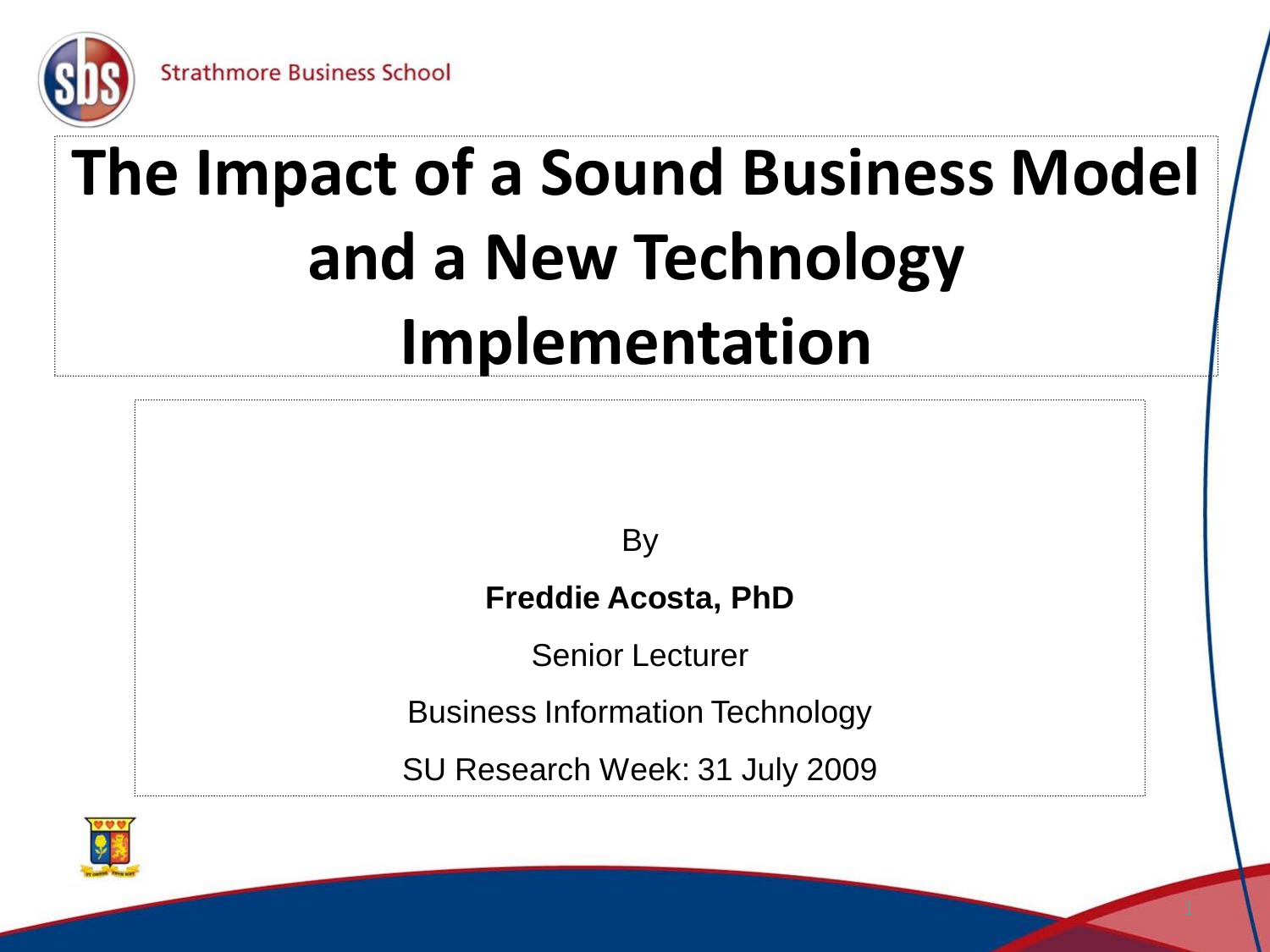

## BACKGROUND

- DOES IT MATTER?
- "As information technology's power and ubiquity have grown, its strategic importance has diminished. The way you approach IT investment and management will need to change."

» **Nicholas Carr, (2003) HBR**

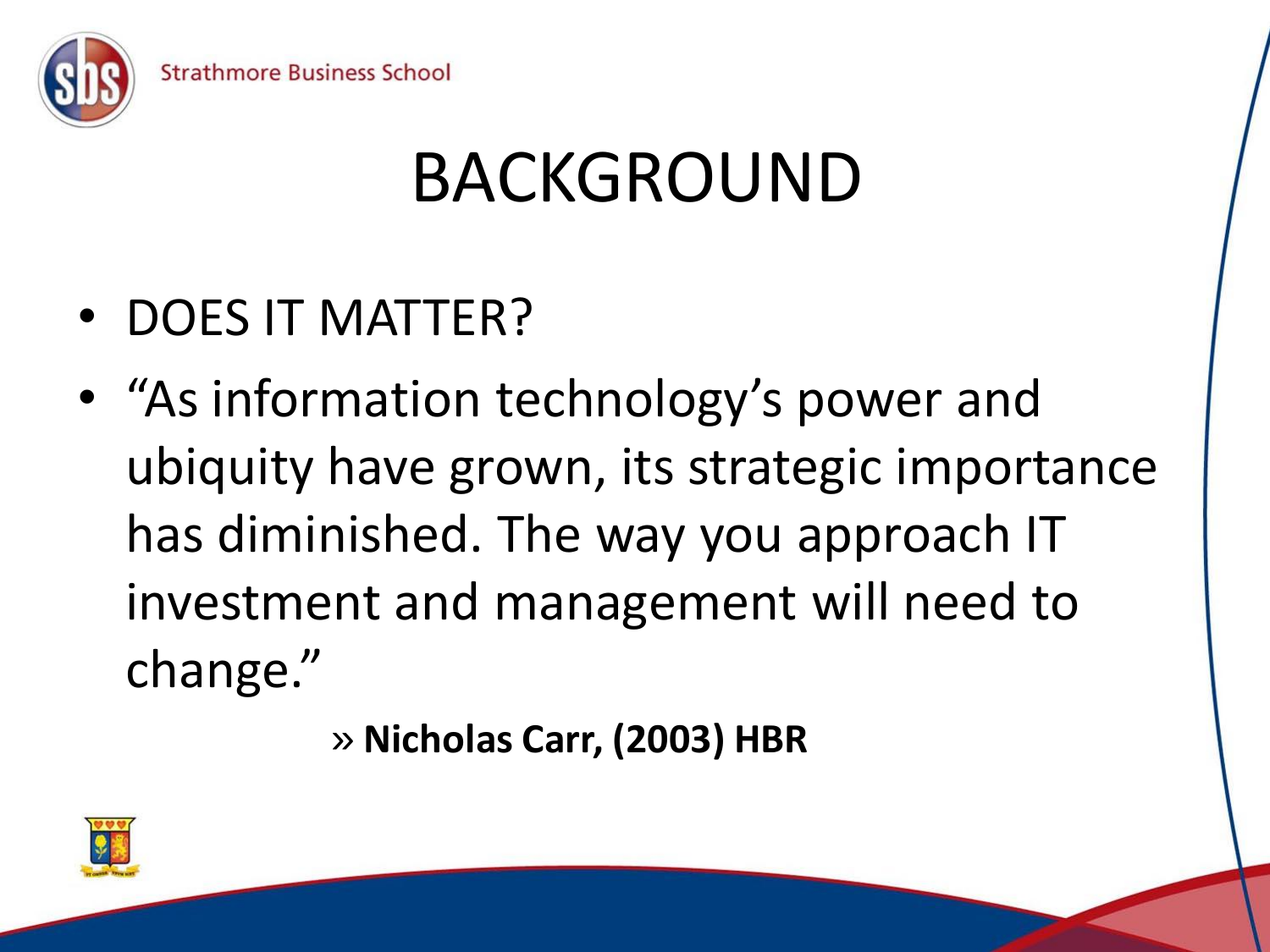

- Are there empirical evidences that can help us understand/measure the impact of a sound business model when matched with a new technology?
- What can we infer for companies who implemented new technologies but failed to transform?

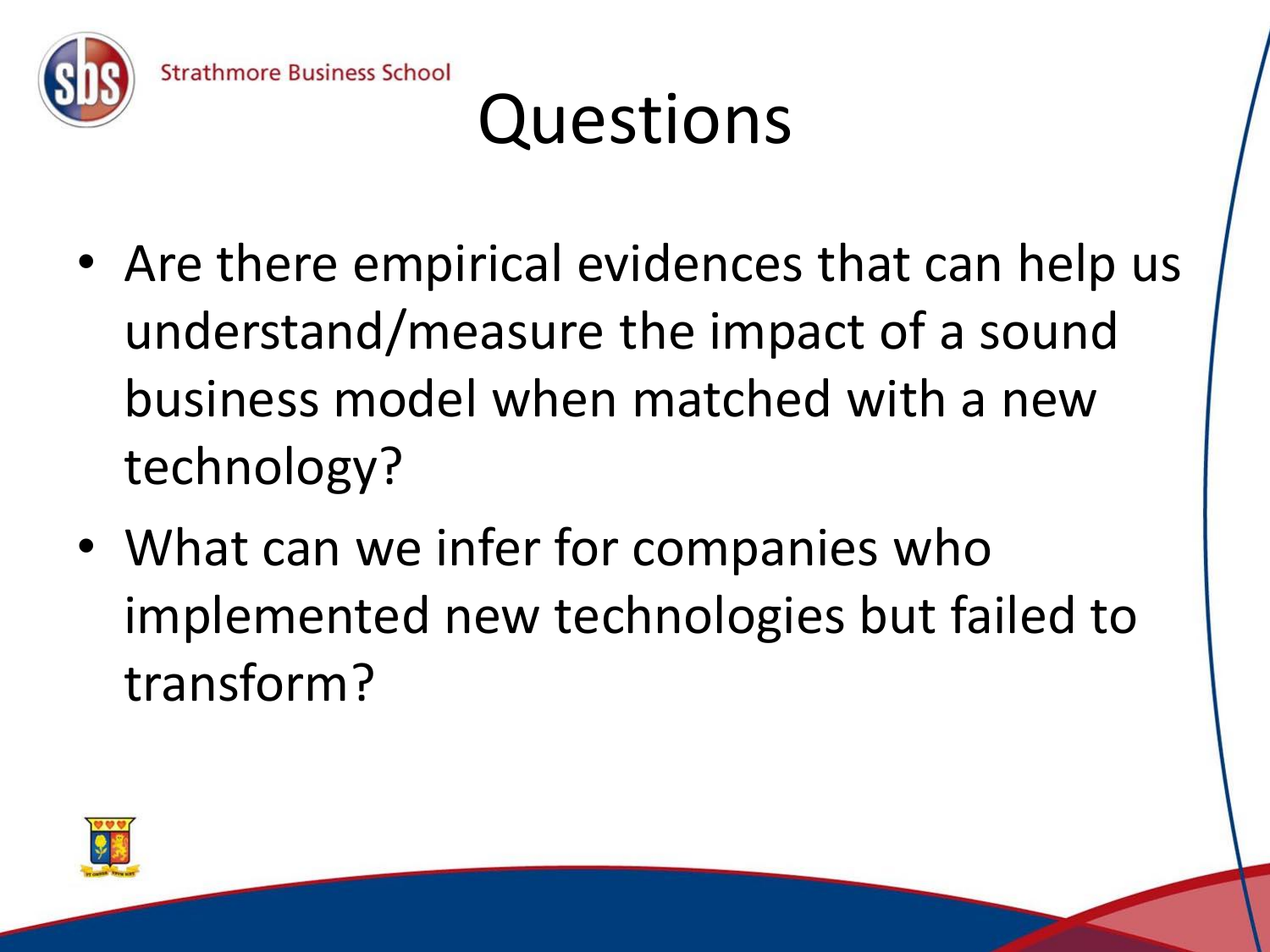

## New Organization???

- In 2003, Apple introduced the iPod with the iTunes store, revolutionizing portable entertainment, creating a new market, and transforming the company.
- But Apple was not the first to bring digital music players to market.
- Why iPod and not the Rio (1998) or Cabo (2000), succeed?

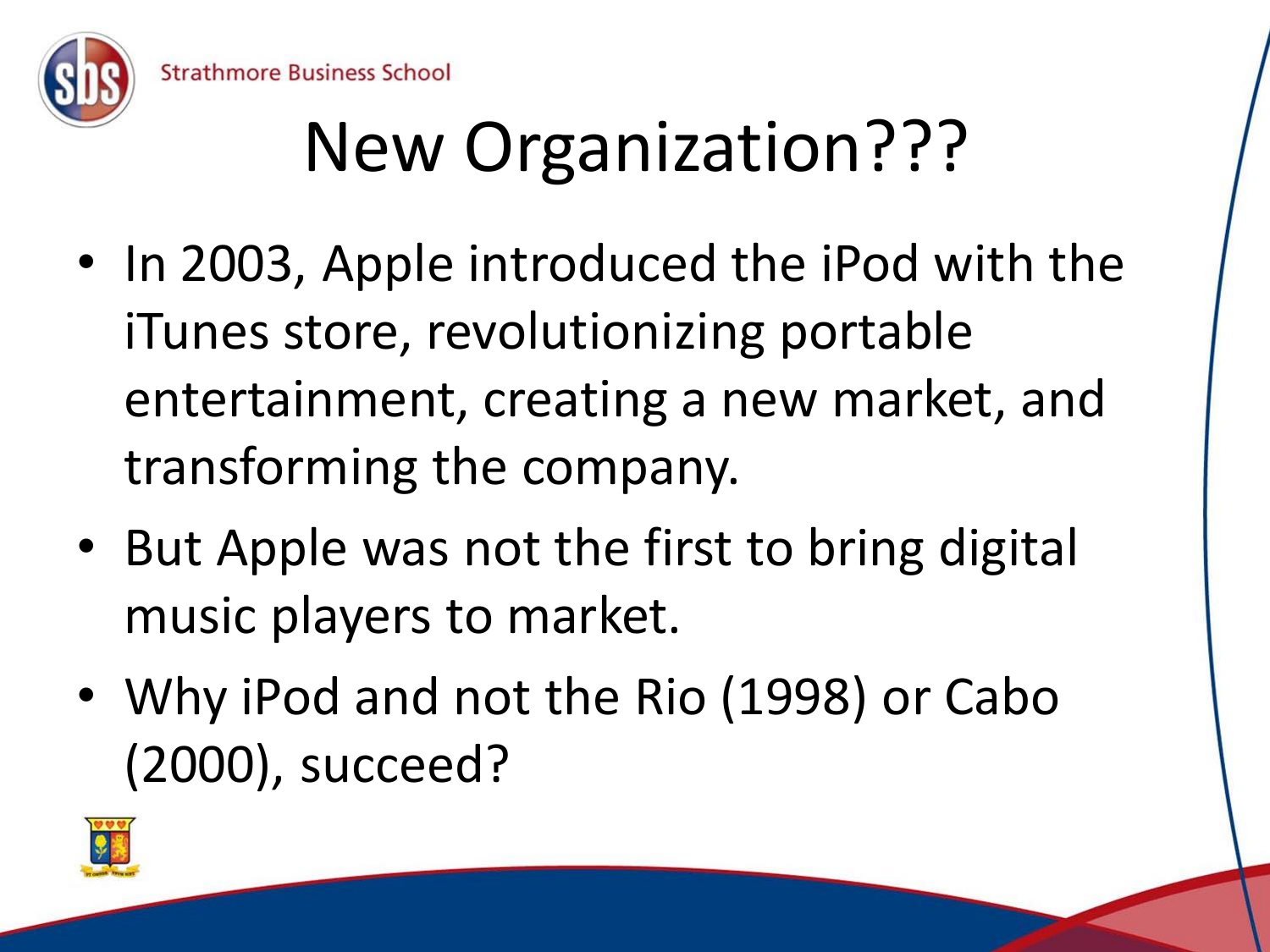

### **Strathmore Business School** What Apple did?

- It took a good technology and wrapped it in a great business model.
- Apple's true innovation was to make downloading digital music easy and convenient.
- The company built a ground breaking business model that combined hardware, software, and service.



– **M Johnson et al (Dec 2008), Harvard Business Review** , p.51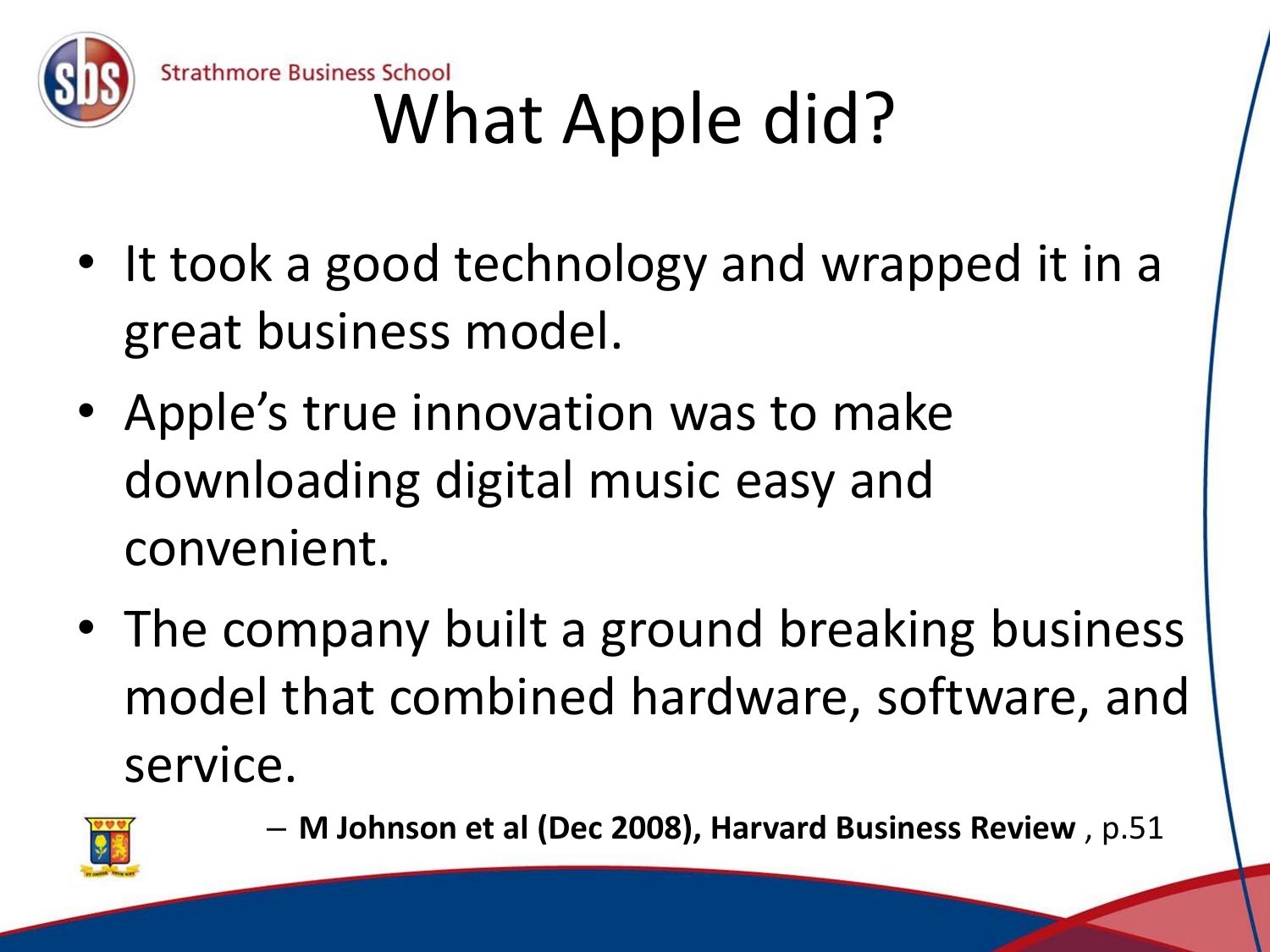

The Power of IT to Accelerate Organizational Transformation

- Otis Elevator a manufacturing company
	- Transformed to a logistical and service company
	- Benchmarking with Ritz Carlton, Southwest Airlines, Disney and UPS
- Equity Bank a MFI

- Converted to a Commercial Bank (2005)
- Aiming to be the most preferred bank not only in Kenya but in all of Africa

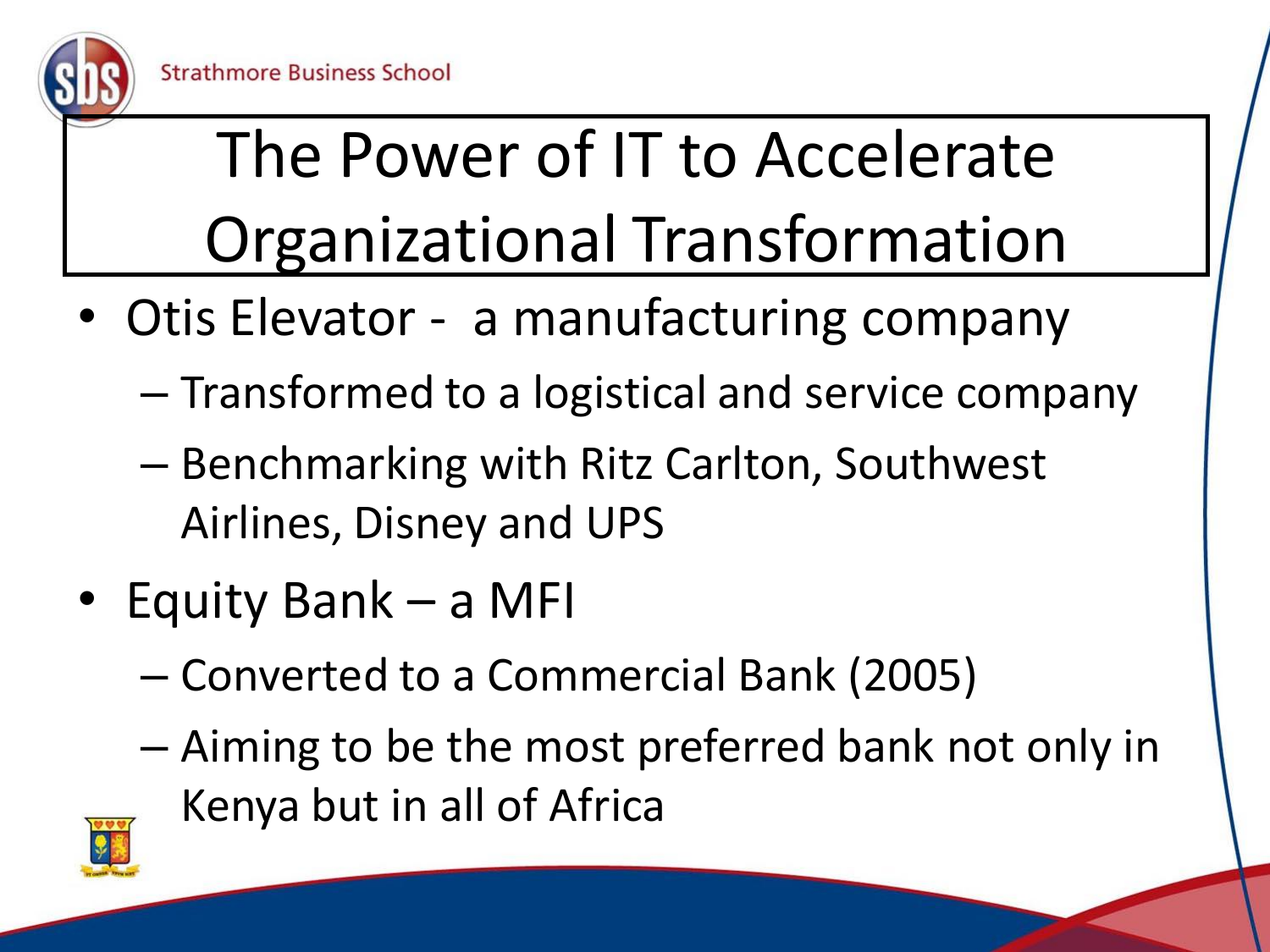

# Strathmore Business School<br>Boeing Plant (pre-2003)



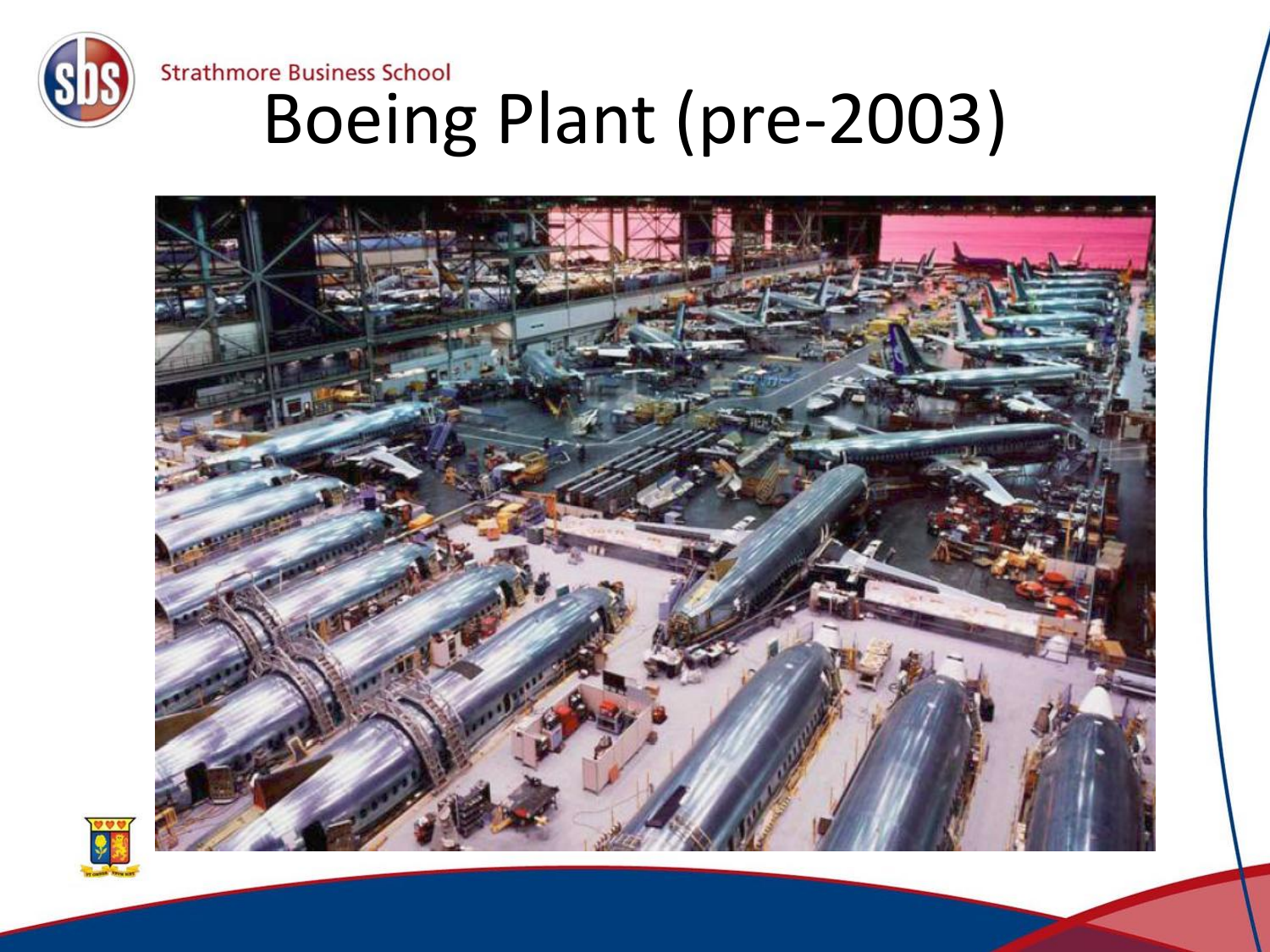



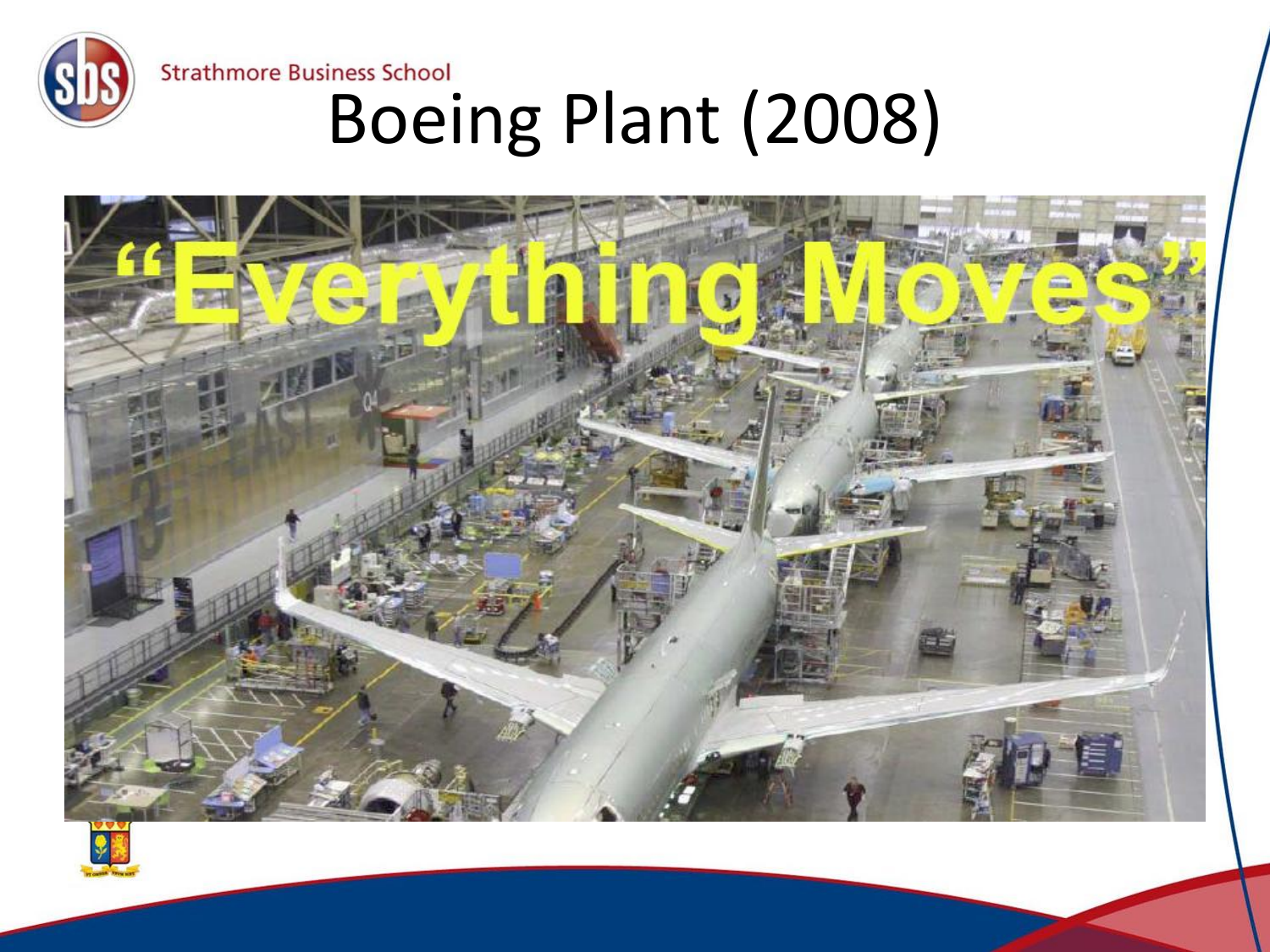

• A Business Model defines how an organisation interacts with its environment to define a unique strategy, attract the resources and build capabilities required to execute the strategy, and create value for all stakeholders.

> » **L. Applegate (Jan 2008), Harvard Business School**

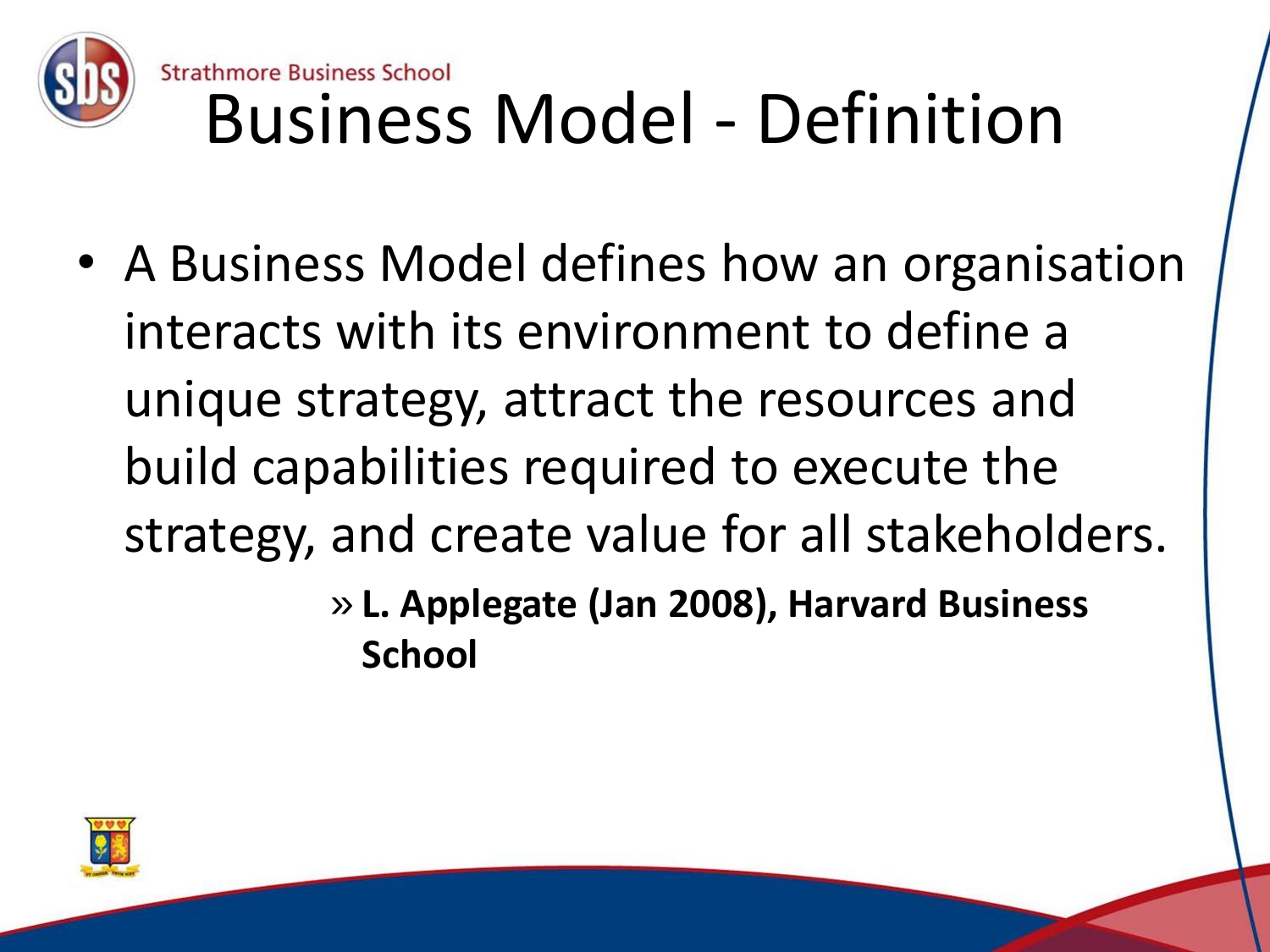

## Business Model: Elements

- Customer Value Proposition
- Profit Formula

- Revenue model, cost structure, margin model, resource velocity
- Key Resources
	- People, technology, equipment, facilities, etc.
- **Key Processes (operational and managerial)**
	- » **M. Johnson et al (Dec 2008), Harvard Business Review**

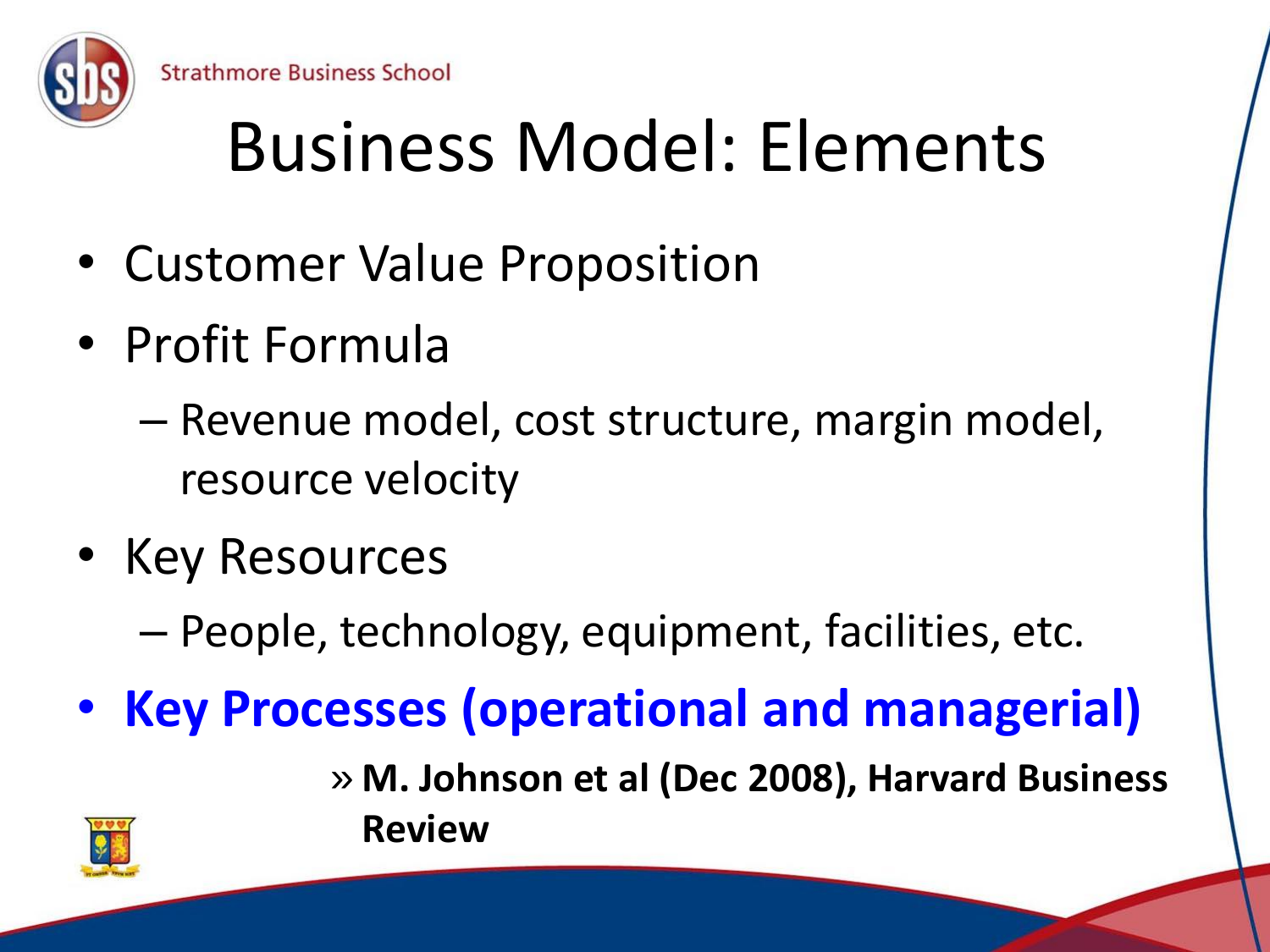

Strathmore Business School<br>Mapping of Processes

- **Best Practices for SAP implementation in Kenya (Research)**
	- The study established that top management support, effective project management, **business process reengineering**, data conversion and phased project implementation approach are critical to success in SAP project implementation in Kenya.
		- » **C. Kirimi & F. Acosta (2009), Strathmore University**

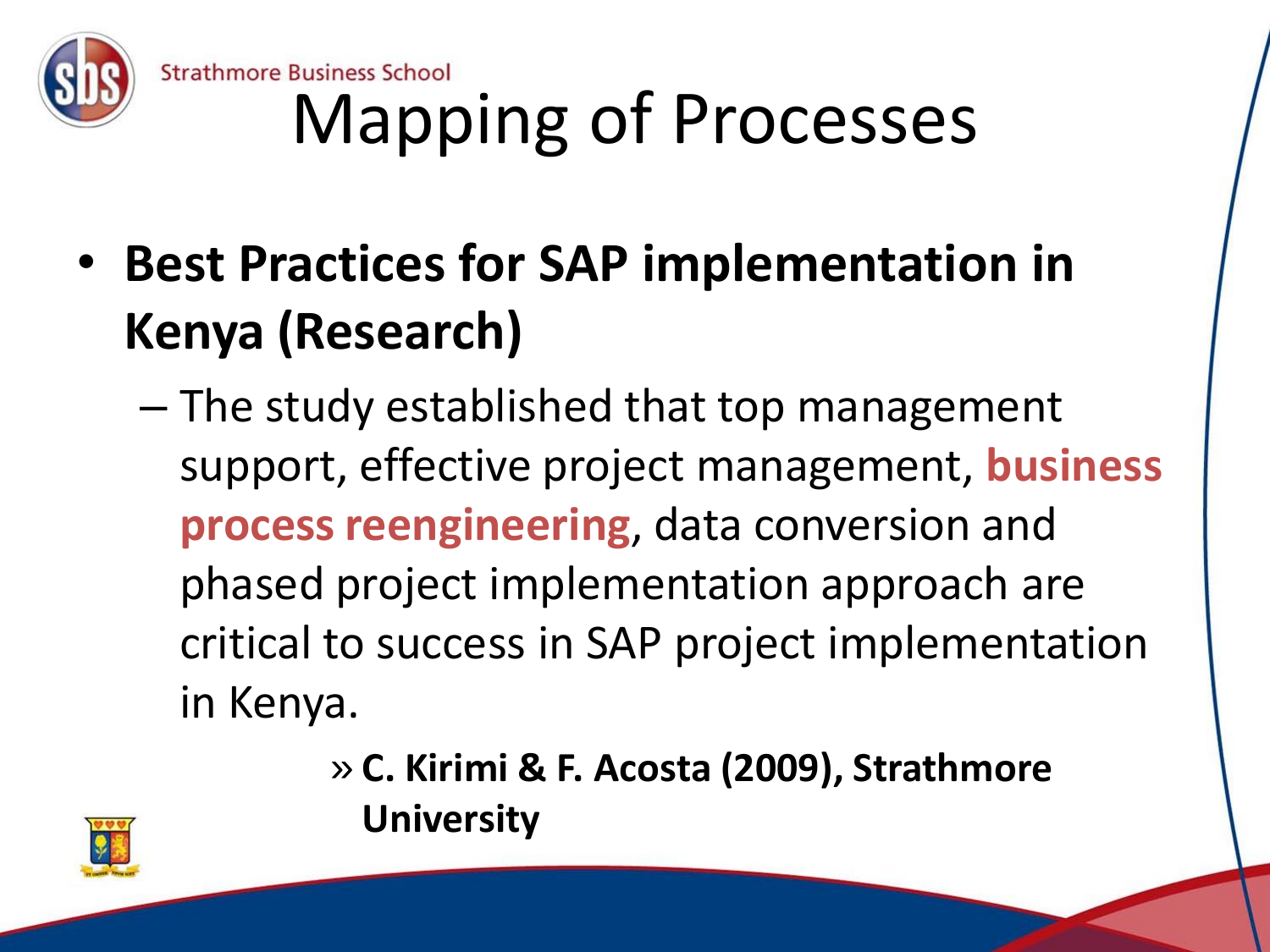

### **Strathmore Business School** Mapping of Processes

• CVS, Cisco and Otis Elevator are among the many companies gaining a market edge by competing on technology-enabled processes – carefully examining their working methods, revamping them in interesting ways, and using readily available enterprise software and networking technologies.

> » **A. McAfee & E Brynjolfsson (2008) – Harvard Business Review**

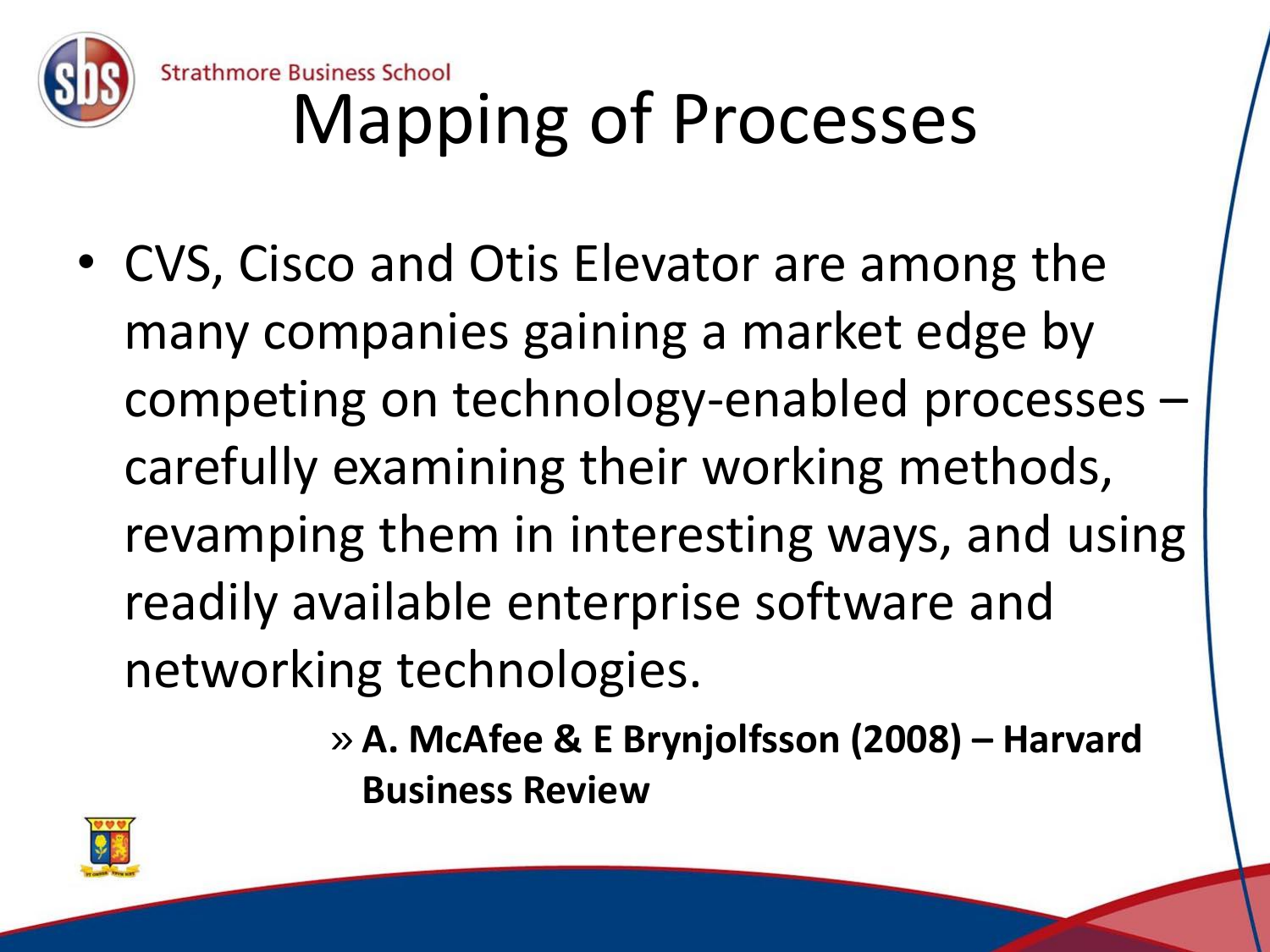

Strathmore Business School<br>Mapping of Processes

- Otis Elevator (What they did?)
	- Start with a clean sheet of paper;
	- Map all the processes including sub-processes and then deploy e-Logistics and the technologies behind it.
	- "Had we done the opposite, use Information Technology with broken or inefficient processes, it could have been a very costly mistake."

» **Ari Bousbib (2005), CEO – Otis Elevator (HBS Case)**

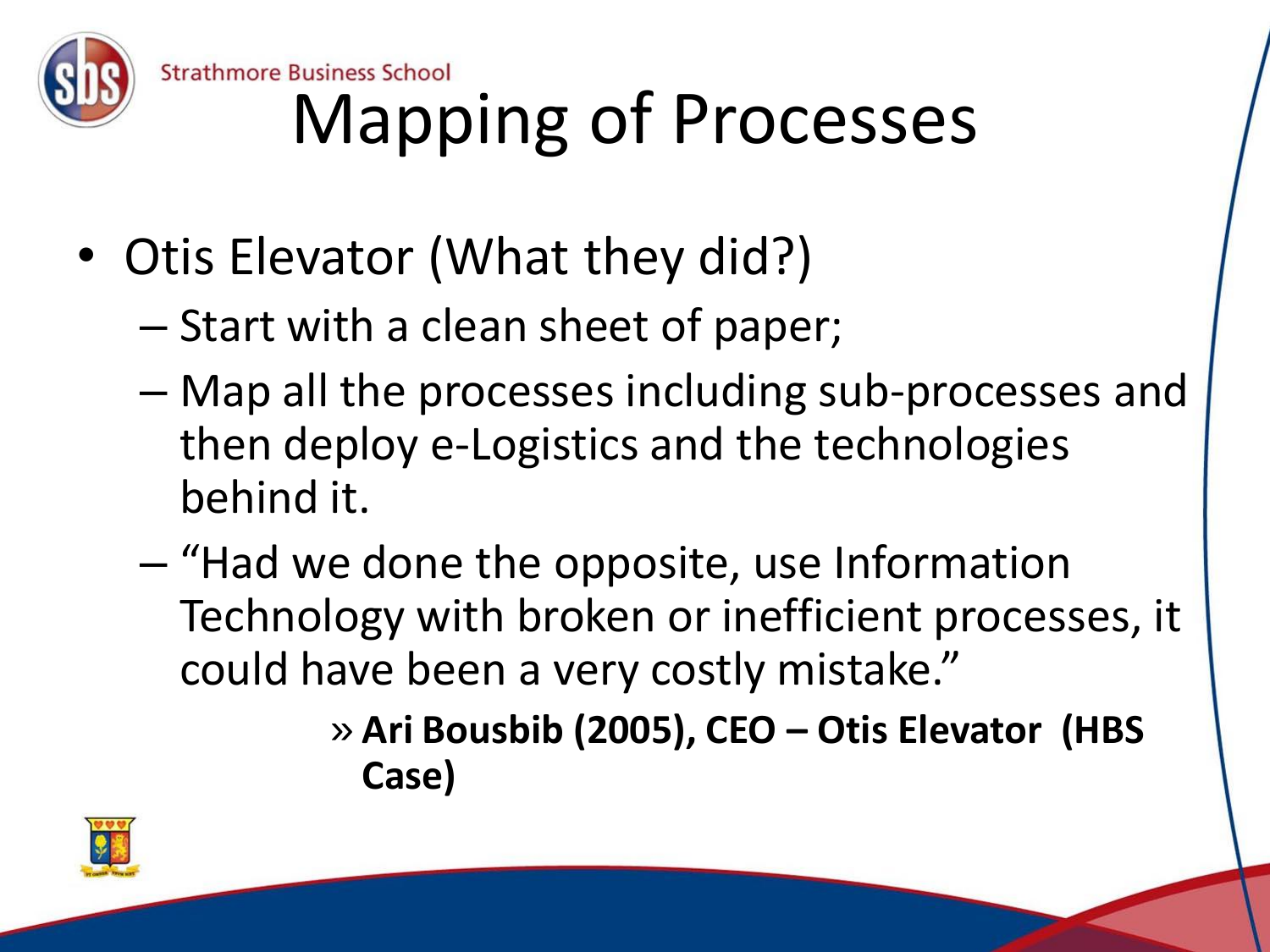

## Mapping of Processes

- **Kenya Pipeline Company (Research)**
	- **Only 25% of the business process mapping was done** and largely ignored as they were under pressure to complete the project within the agreed project plan.
	- However in their attempt to beat the deadline, the project had an over expenditure of **Ksh53Million** and **11months overdue**.
		- » **S. Omondi & F. Acosta (2009), Strathmore University**

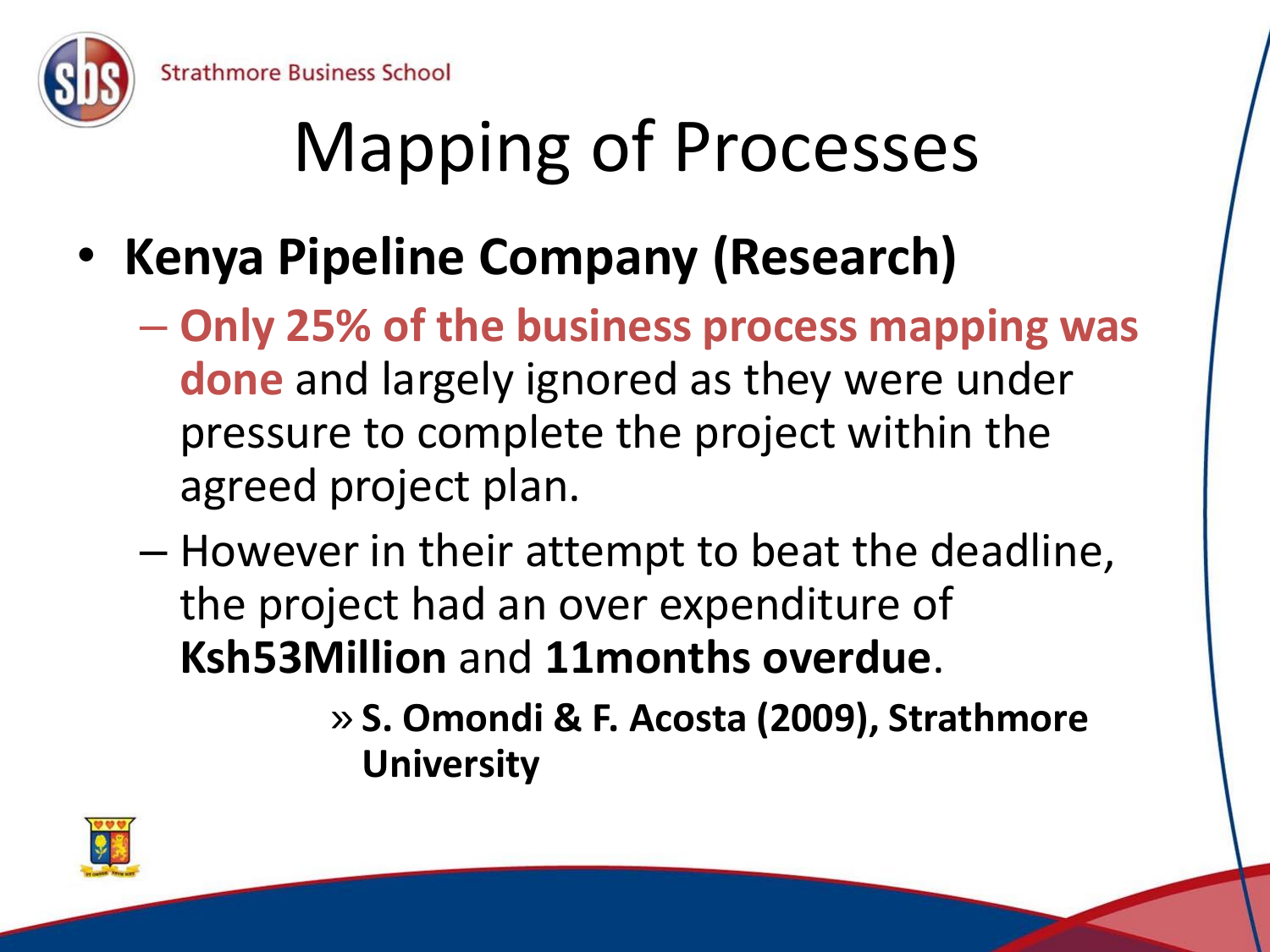

- Implemented new technology (Finacle Systems) in 2005; cost more or less Ksh1B.
- New Business Model

- Customer Value Proposition
- Profit Formula
- Key Resources
	- **aggressive staff capacity building through hiring of new staff with specialised skills and competencies as well as staff training and development**
- **Key Processes**
	- Application Business Process Re-engineering

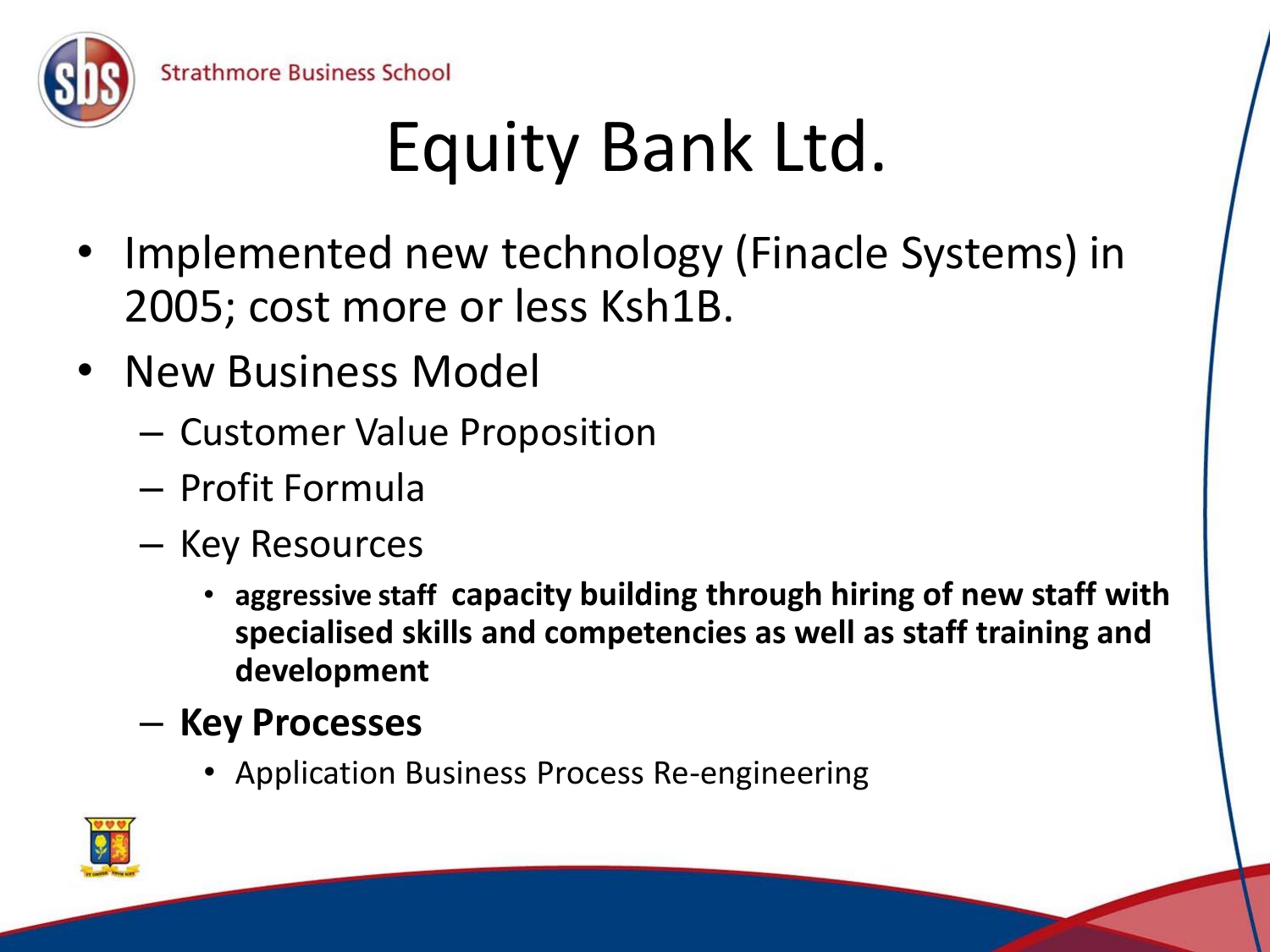



**Growth in Customer Numbers** 

**Growth in Customer Deposits**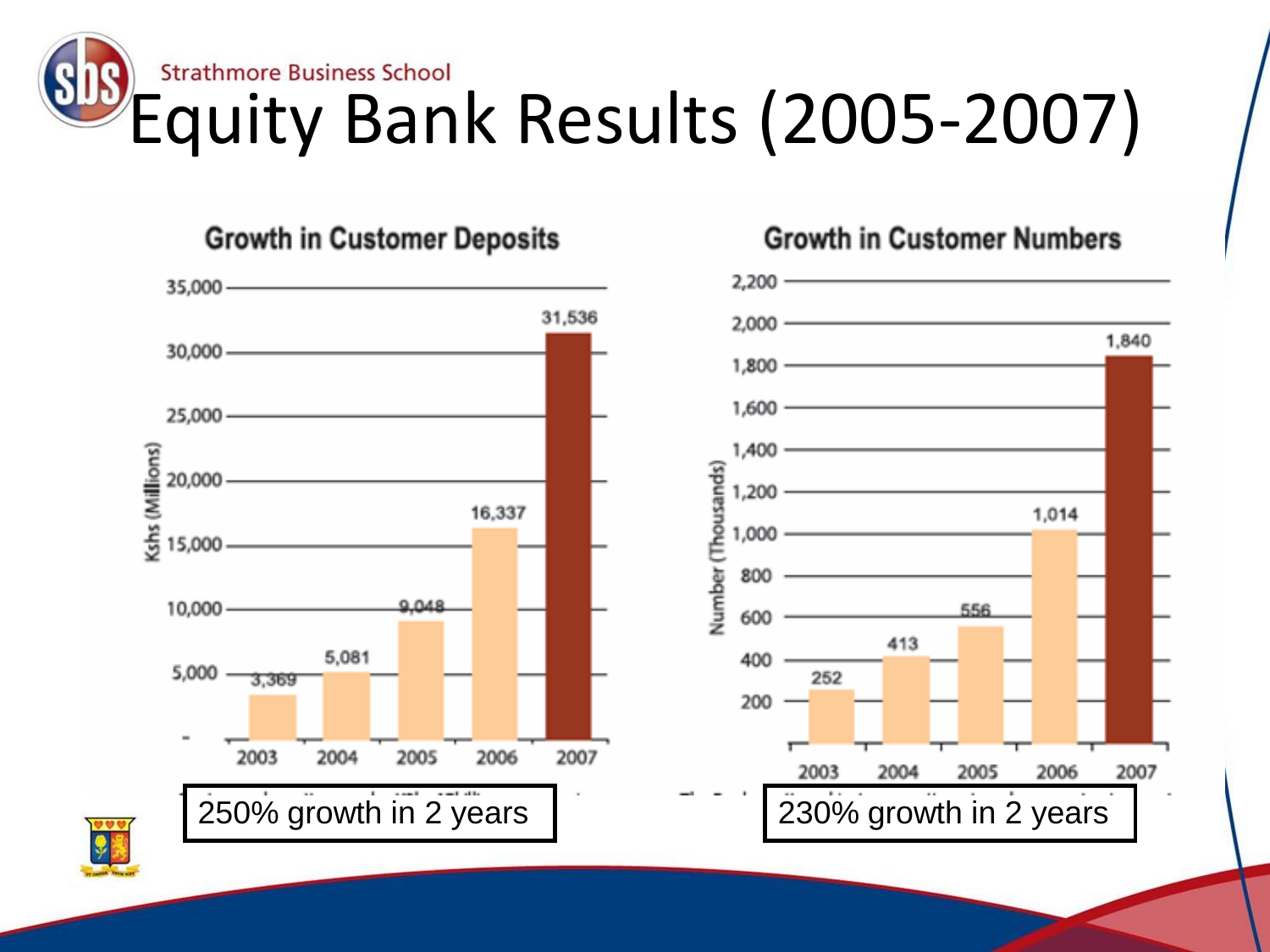### **Strathmore Business School** Equity Bank Results (2005-2007)



#### Growth in Gross Loan Portfolio



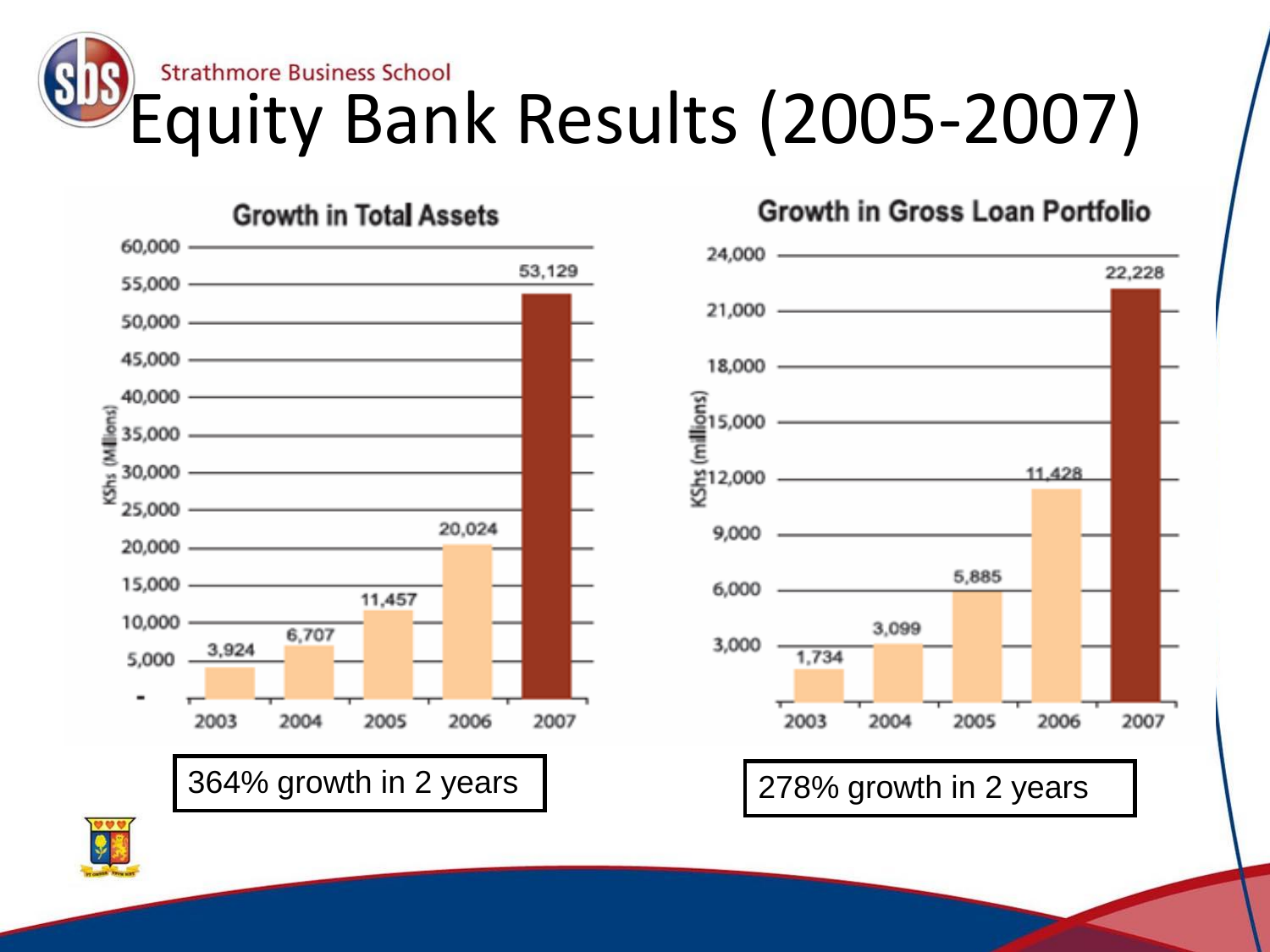### **Strathmore Business School** Equity Bank Results (2005-2007)

#### **Growth in Profit Before Tax**



#### **Growth in Shareholders Funds**



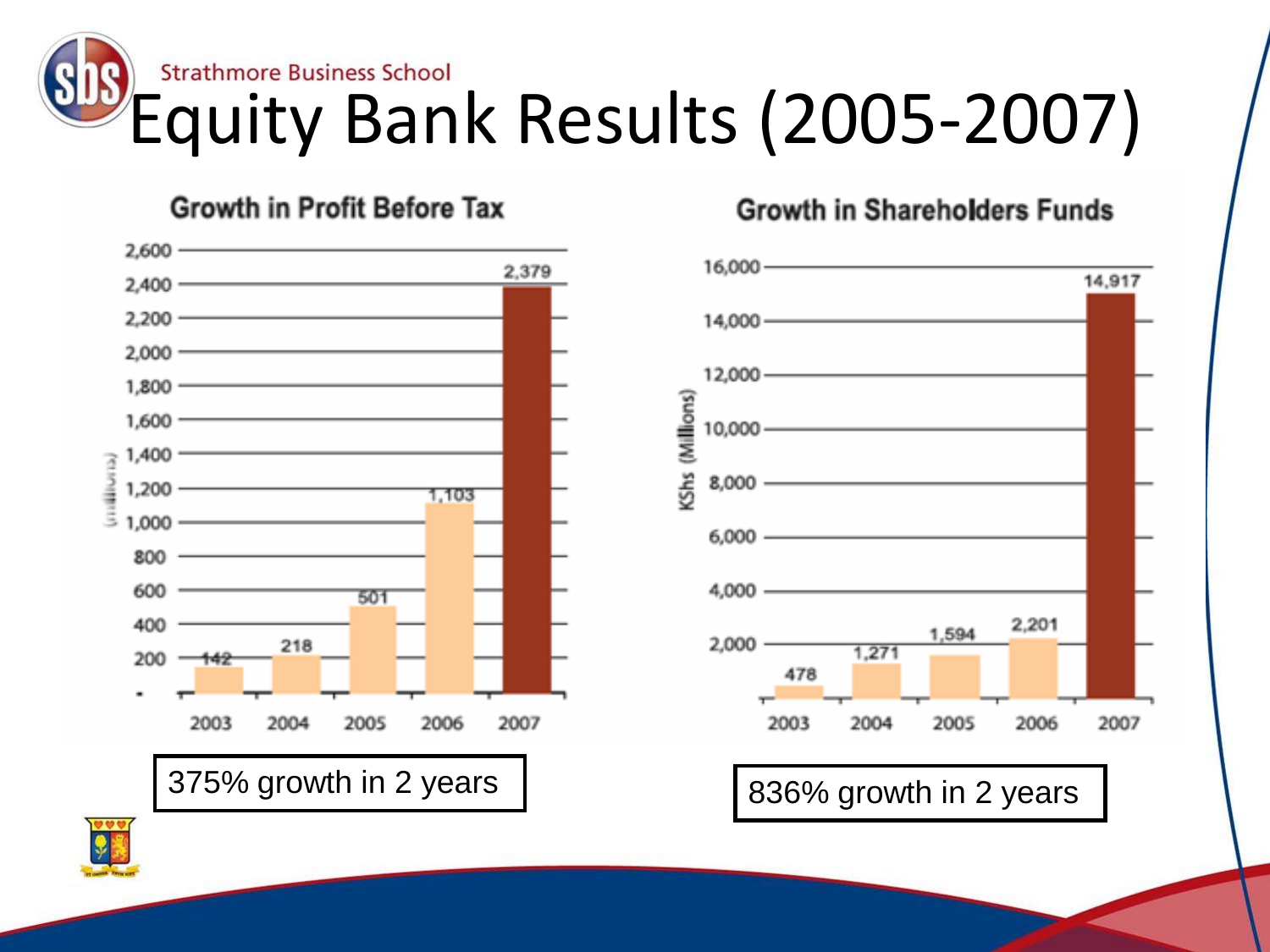# Strathmore Business School<br>Equity Bank Results (2005-2007)

#### **Growth in Liquid Assets**



#### **Growth in Staff Numbers**

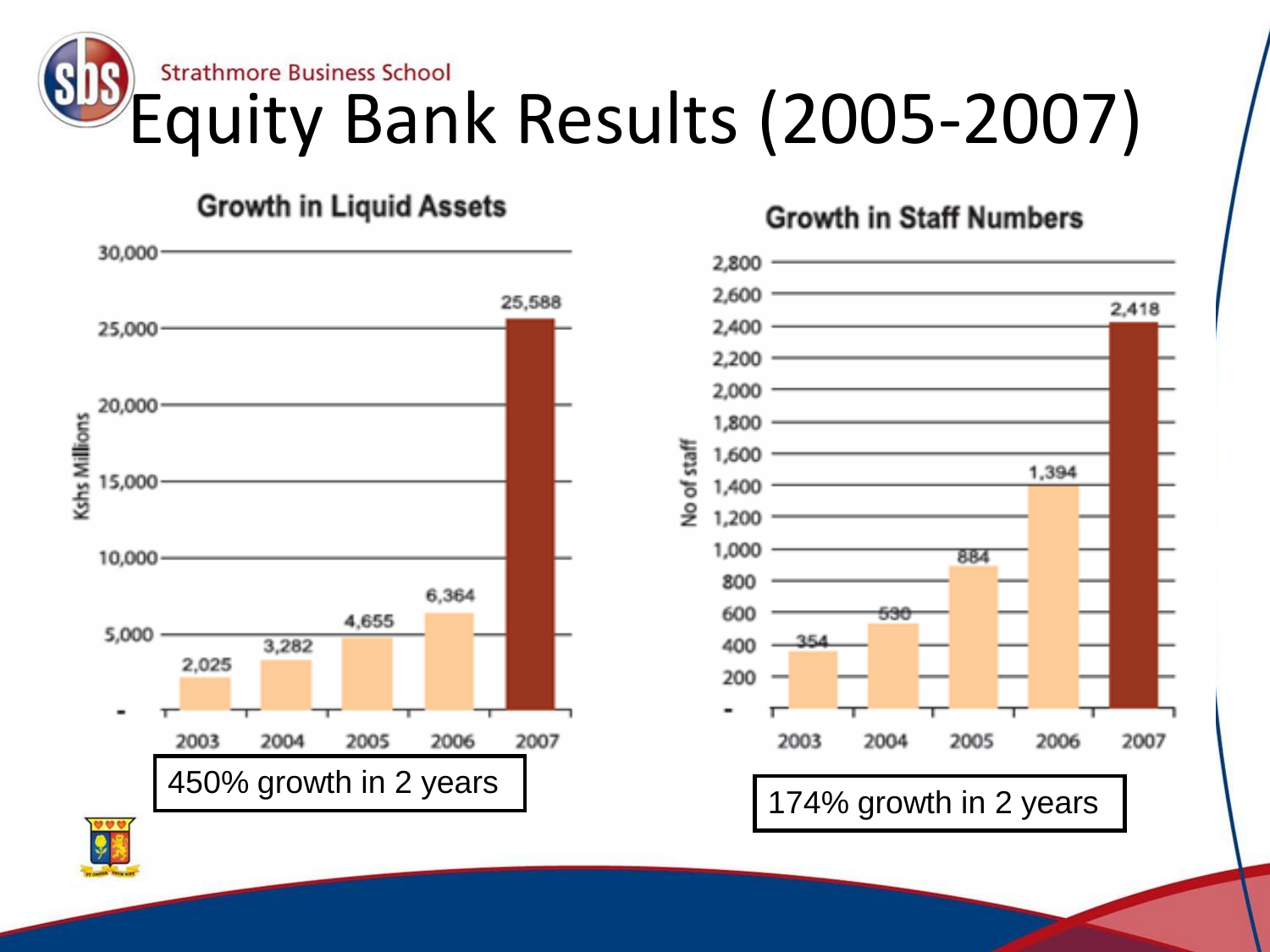

**Strathmore Business School** Apple Results

- In just 3 years, the iPod/iTunes combination became nearly \$10 billion product, accounting for almost 50% of Apple's revenues.
- Apple market capitalization catapulted from around \$1 billion in early 2003 to over \$150 billion by late 2007.

– **M Johnson et al (Dec 2008), Harvard Business Review**

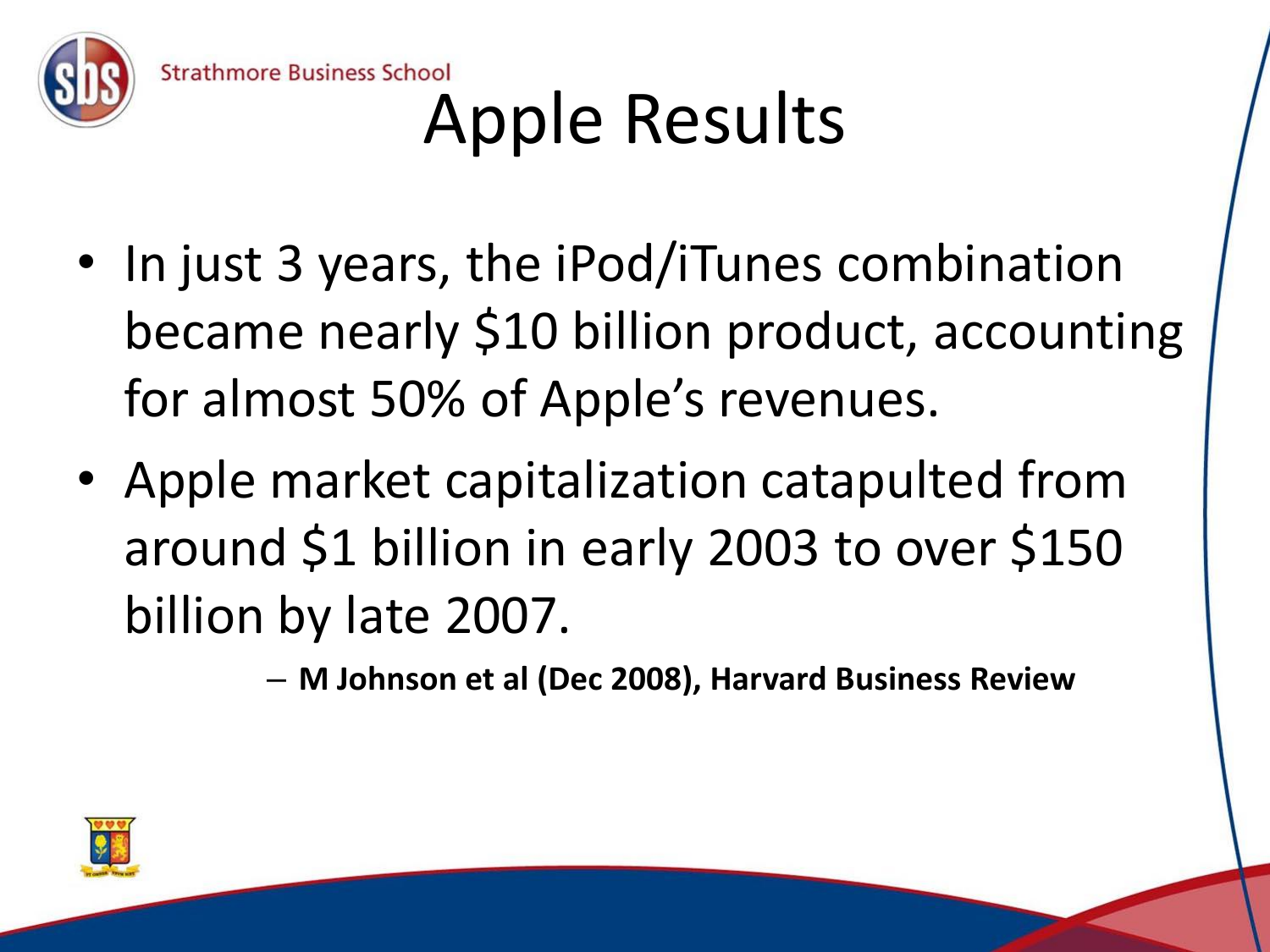

Otis Elevator Results

Figure A United Technologies Stock Price January 1, 2003-January 1, 2004

UTC SHARE PERFORMANCE





Company documents. Source:

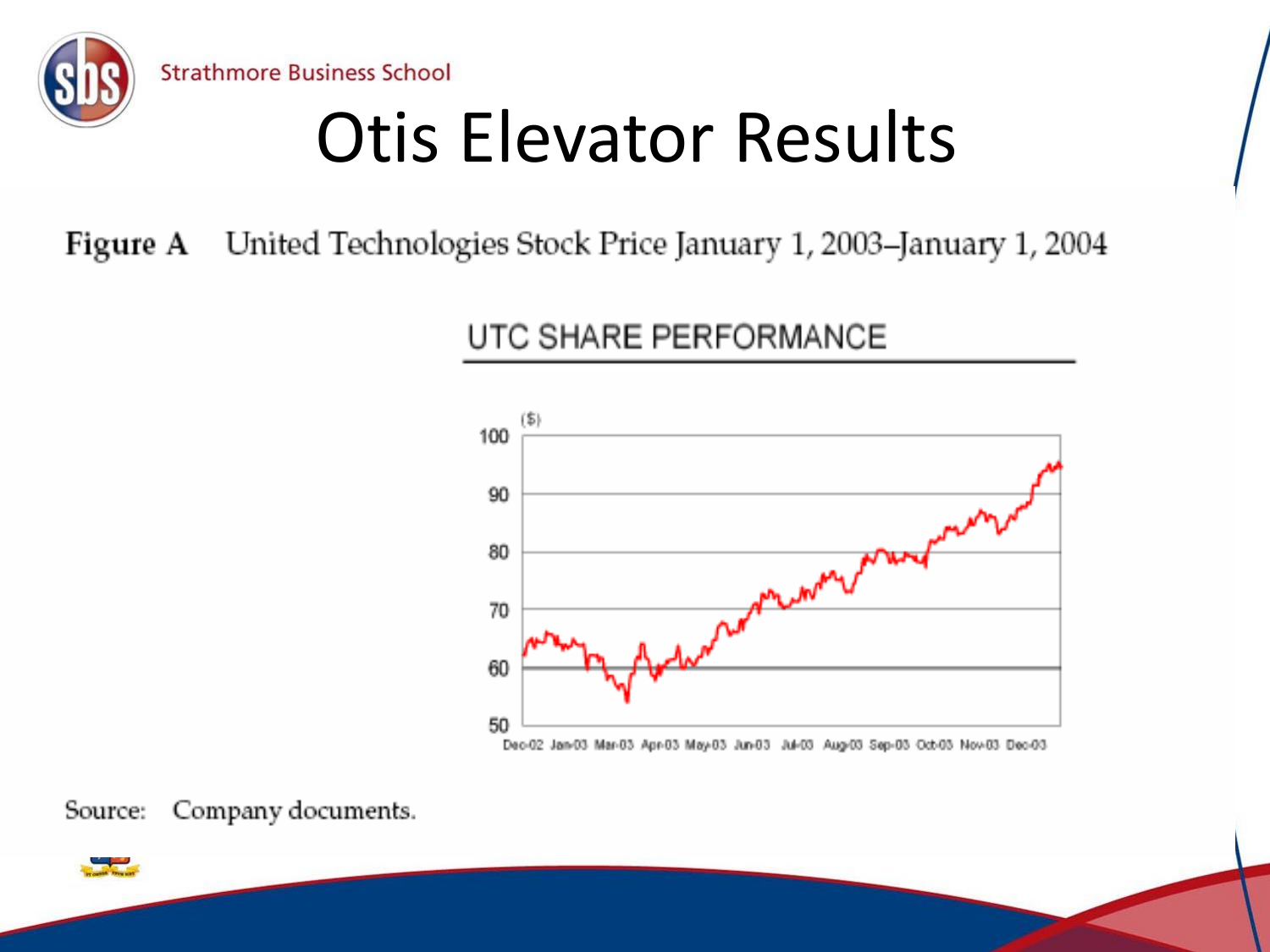

### Conclusion

• Information Economy Benefits

- New Technology + Old Organization = Ok, but disappointing results
- New Technology + New Organization = 10x Results

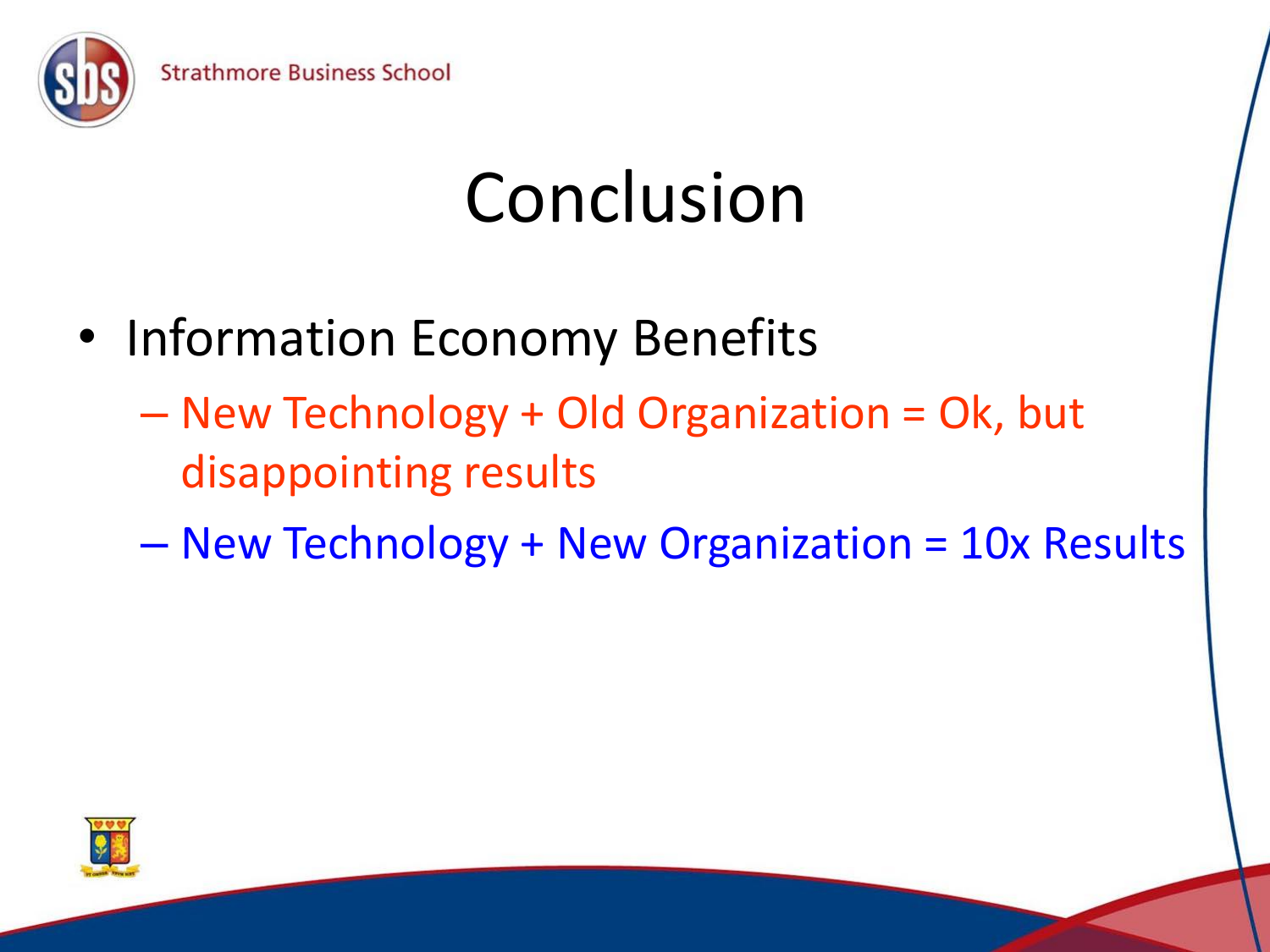

Strathmore Business School<br>Recommendation: Institutional

### Research

- **An Evaluation of Strathmore University's AMS Implementation**
	- 2002 Converted from College to a University
	- 2004 Initiated SUMMS project
	- 2006 AMS implementation commenced
	- 2009 we are still experiencing some challenges and still far from the promised of full benefits of a new system.
- Why?
	- Change Management Related Issues?
	- Business Process Related Issues?
- Why the need for this study?
	- Knowledge Management



**Growth**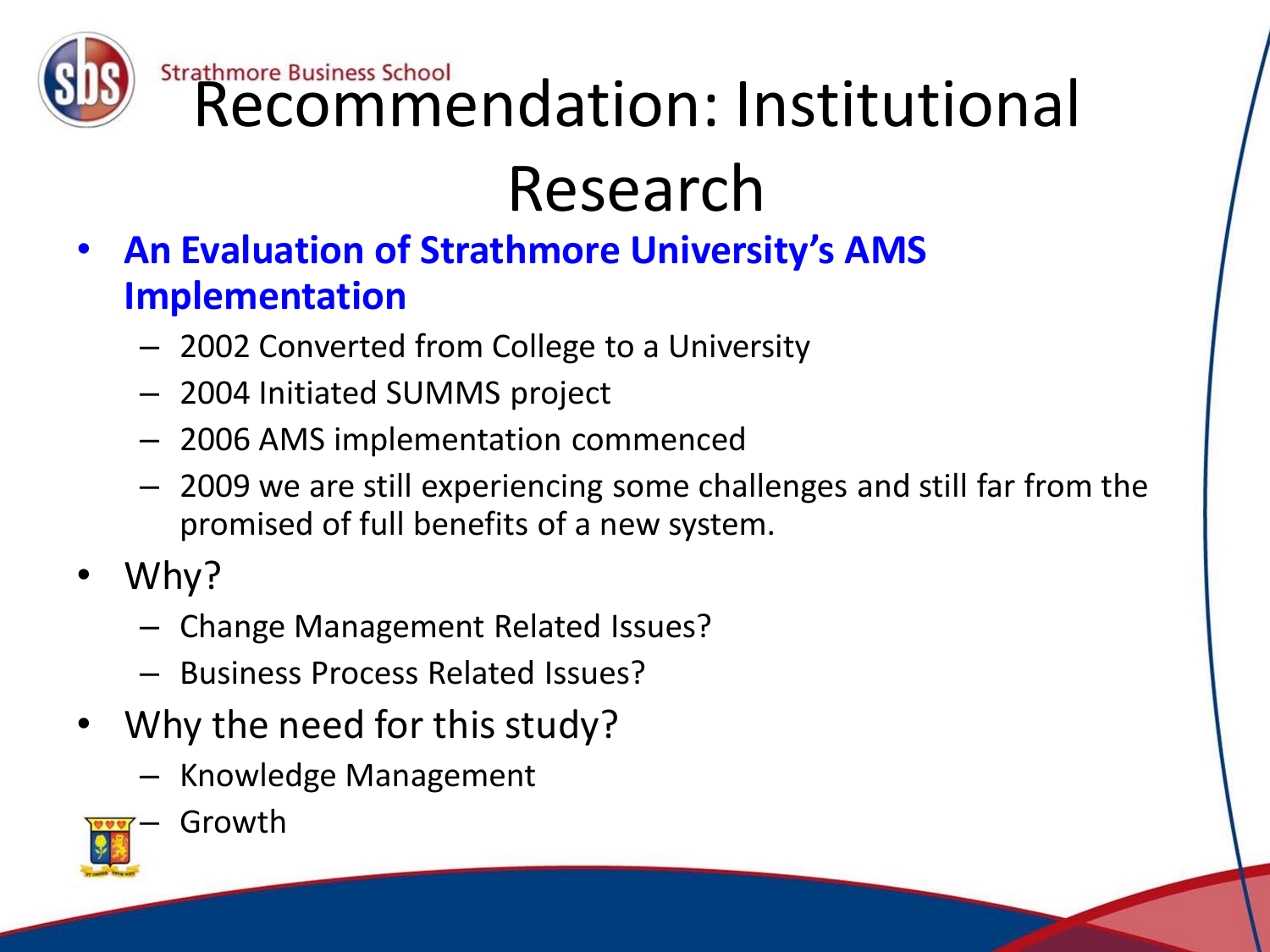

**Organizational, Management, Technical Issues???**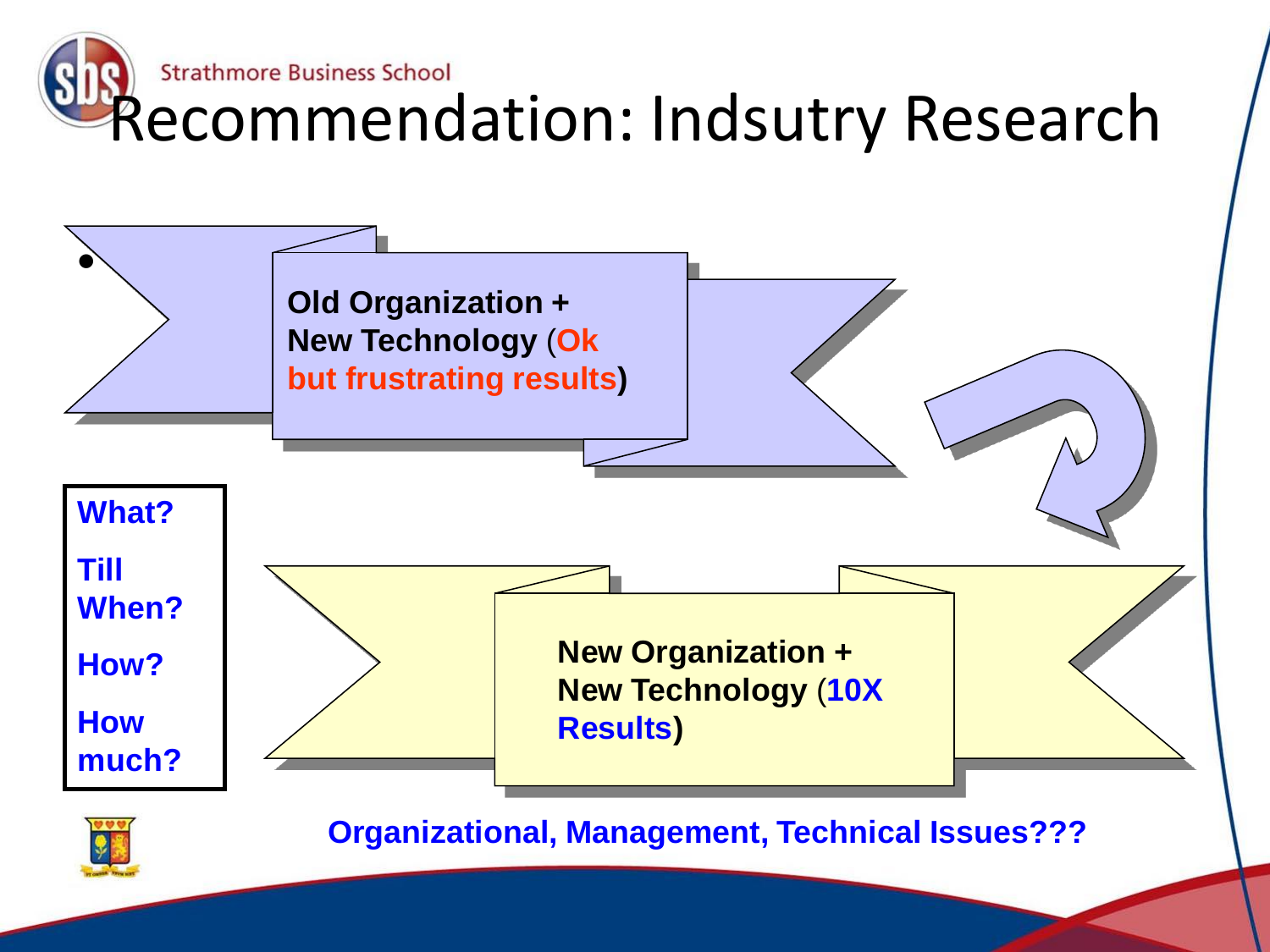

Special thanks to all my students (past and present) who participated in my research activities.